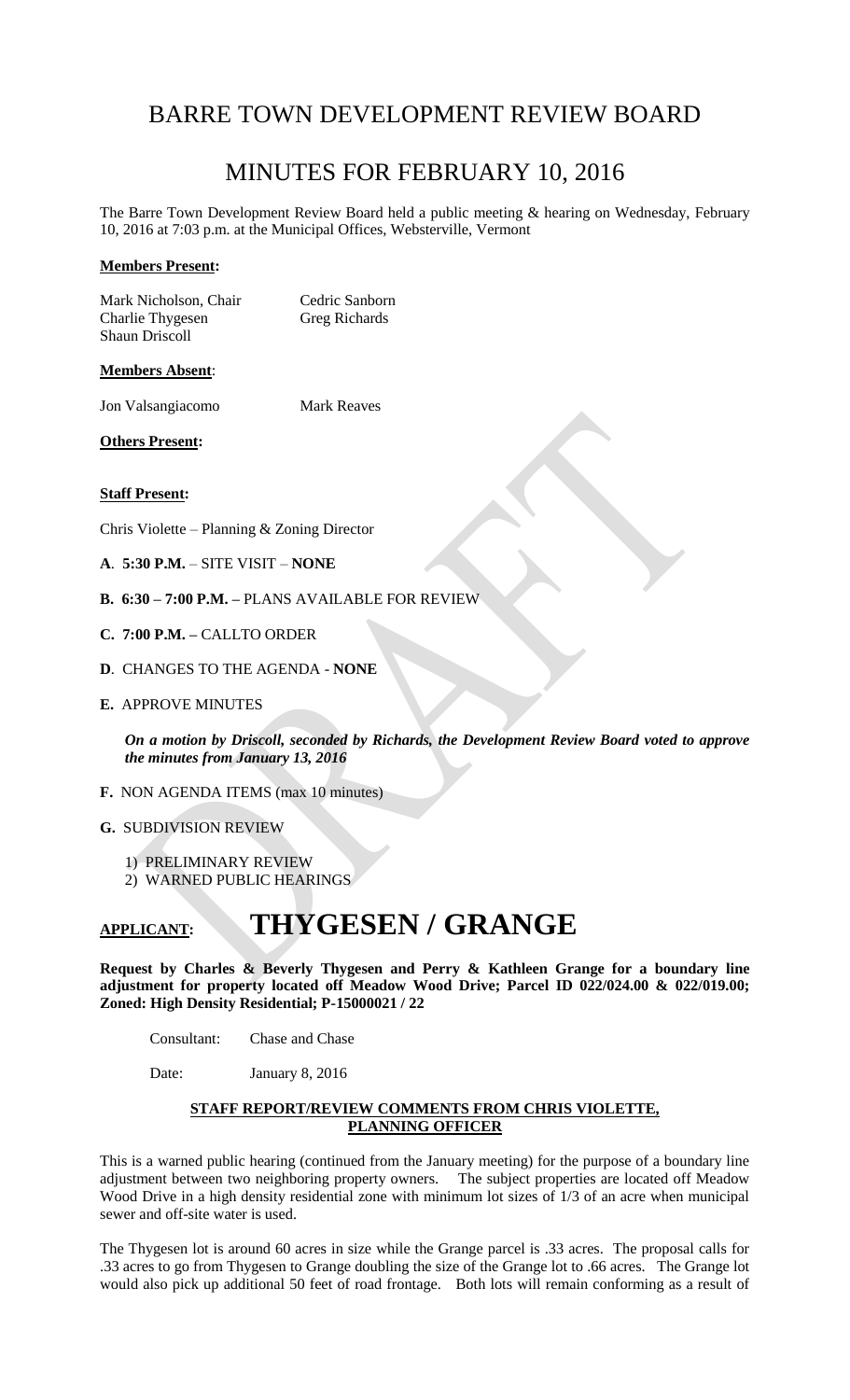the BLA. There does not appear to be any current feature that would be affected by the proposal such as building setback, easements etc.

This request was continued from last month to this month based on the fact the applicants had not arrived at an agreement that would allow transfer off the .33 acres. Mr. Thygesen had not provided the Granges with a purchase price so they were not able to say whether they actually want the .33 acres. Because there was uncertainty surrounding the transfer of the .33 acres, the board felt another month would allow the two parties to discuss the matter and see if an agreement could be put into place.

As of the writing of this report, there is still no agreement in place because according to the Granges they have still not been given a purchase price for the land and as a result are not willing to commit. I guess at this point we will have to see if by the time of the meeting an agreement is in place and act based on that.

The main concern is that if the lot for the BLA is created, it must transfer, it cannot remain a standalone lot and at this point there is no guarantee that it will transfer and be merged.

# **SUMMARY OF RECOMMENDATIONS & CONDITIONS:**

Again, without knowing that the Granges are willing to purchase and merge the .33 acres with their homestead, it is impossible to recommend approval of this request. If by meeting time this has been worked out, below are suggested conditions for an approval.

- 1. To complete this boundary line adjustment, a deed conveying the .33 acres from Thygesen to Grange must be completed within 30 days. Said deed must also clearly state that this land is merged, combined as one lot of .66 acres.
- 2. One (1) (18" x 24") recording plat must be submitted to the Planning office for filing in the Town of Barre land records in accordance with Barre Town subdivision regulation and state statute within 180-days of approval.
- 3. Three (3) sets (24" x 36") paper copies of the final approved plan must be submitted to the Planning Office within 30-days of approval unless a request to extend is made and approved by staff.
- 4. An electronic copy of the final approved plan provided to the Planning and Zoning Office within 30-days of final approval.
- 5. No changes to the approved plan can be made unless first reviewed by either the Town Planning Officer, or the Town Engineer for a determination of significance. If it is determined that an proposed change is significant, the plan will be required to go back before the Development Review Board for approval of the proposed change.
- 6. Failure to comply with any conditions as stated herein, could lead to nullification of this subdivision.

# **ADDITIONAL COMMENTS:**

Thygesen recused from this hearing.

CV provided a brief recap of this continued agenda item.

CV spoke with the Granges and didn't provide a direction on to which way they're going.

Thygesen asked for a one month continuance.

# **MOTION & RECOMMENDATION:**

*On a motion by Sanborn, seconded by Reaves, the Development Review Board voted to continue the request by request by Charles & Beverly Thygesen and Perry & Kathleen Grange for a boundary line adjustment for property located off Meadow Wood Drive until March 9, 2016; Parcel ID 022/024.00 & 022/019.00; Zoned: High Density Residential; P-15000021 / 22*

# **DISCUSSION:**

CONDITIONS Yes\_\_\_\_ No\_\_\_\_ MOTION BY: SANBORN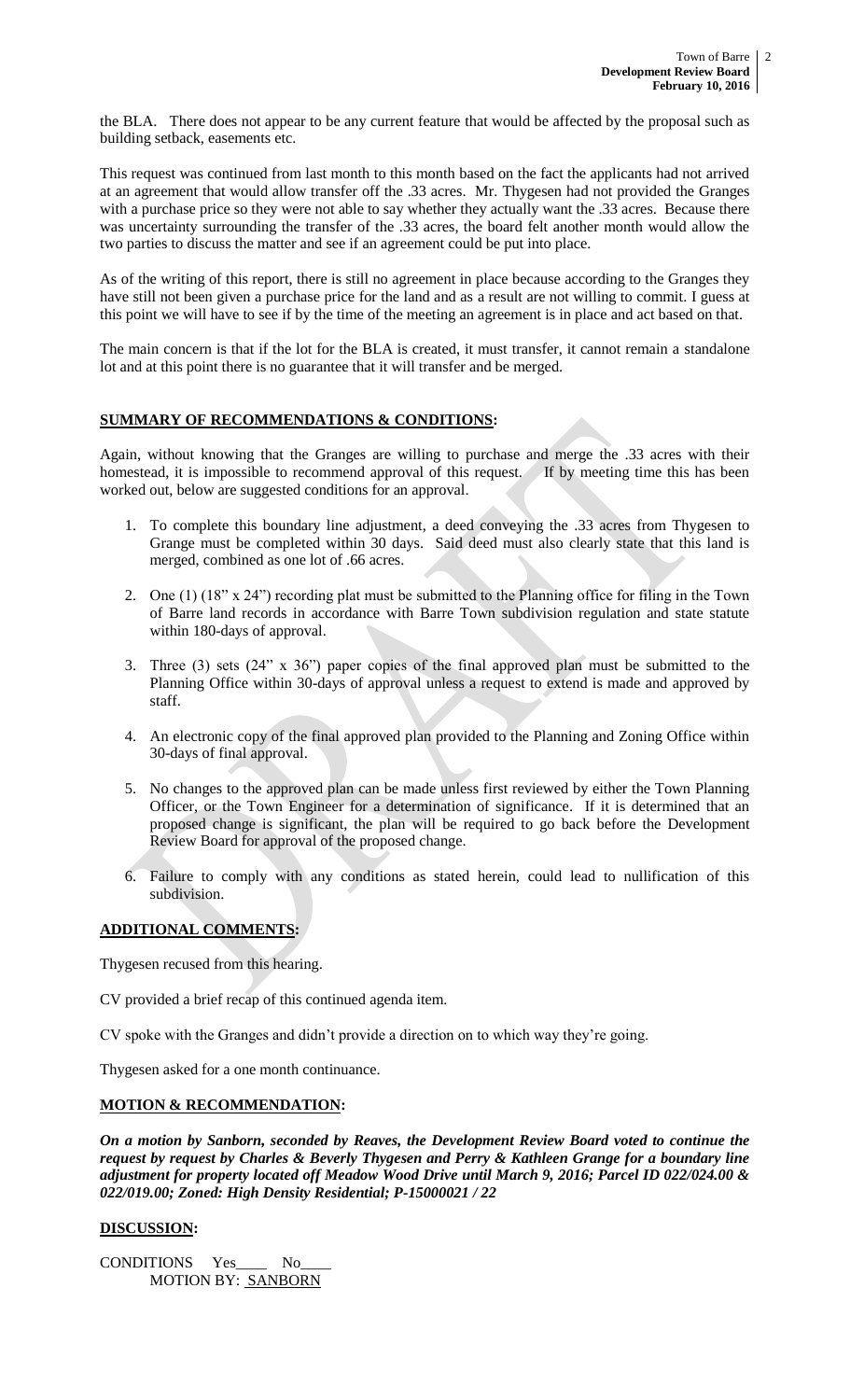# SECOND BY: REAVES

**ROLL CALL:** Mark Nicholson YES Charles Thygesen, Sr. RECUSED Jon Valsangiacomo ABSENT Cedric Sanborn YES Shaun Driscoll YES Mark Reaves **ABSENT**<br>
\*Jim Fecteau \_\_\_ the sector and the sector and the sector and the sector and the sector and the sector and the sector  $\frac{YES}{YD}$ 

\*John Hameline \_\_

*\*Alternate Development Review Board Members*

# **APPLICANT: THYGESEN / SANBORN & HISLOP**

**Request by Charles & Beverly Thygesen and Bruce Sanborn & Pamela Hislop for a boundary line adjustment for property located off Meadow Wood Drive; Parcel ID 022/024.00 & 022/018.00; Zoned: High Density Residential; P-15000023 / 24**

Consultant: Chase & Chase

Date: January 8, 2016

# **STAFF REPORT/REVIEW COMMENTS FROM CHRIS VIOLETTE, PLANNING OFFICER**

This is a warned public hearing (continued from last month) for the purpose of a boundary line adjustment between two neighboring property owners. The subject properties are located off Meadow Wood Drive in a high density residential zone with minimum lot sizes of 1/3 of an acre when municipal sewer and off-site water is used.

The Thygesen lot is around 60 acres in size while the Sanborn/Hislop parcel is .33 acres. The proposal calls for .18 acres to go from Thygesen to Sanborn/Hislop increasing their lot to .51 acres. This BLA would add land to the rear of the Sanborn/Hislop property. Both lots will remain conforming as a result of the BLA. There do not appear to be any current feature that would be affected by the proposal such as building setback, easements etc.

This request was continued from last month to this month based on the fact the applicants had not arrived at an agreement that would allow transfer of the .18 acres. Mr. Thygesen had not provided Sanborn/Hislop with a purchase price so they were not able to say whether they actually want the .18 acres. Because there was uncertainty surrounding the transfer of the .18 acres, the board felt another month would allow the two parties to discuss the matter and see if an agreement could be put into place.

As of the writing of this report, there is still no agreement in place. According to Pan Hislop, Mr. Thygesen has provided them with a purchase price of the land but that the price is well over what they were willing to pay. Unless something changes between now and the meeting, I do not believe this request is going to move forward.

The main concern is that if the lot for the BLA is created, it must transfer, it cannot remain a standalone lot and at this point there is no guarantee that it will transfer and be merged.

# **SUMMARY OF RECOMMENDATIONS & CONDITIONS:**

If in fact no agreement is in place for the .18 acres to transfer by meeting time, I suggest based on the word of Pam Hislop that they weren't going to purchase the property, that the board deny this request without prejudice.

# **ADDITIONAL COMMENTS:**

Thygesen recused from this hearing.

CV stated this situation is the same as the above, recommends a continuance.

# **MOTION & RECOMMENDATION:**

**On a motion by Nicholson, seconded by Driscoll, the Development Review Board voted to continue the request by Charles & Beverly Thygesen and Bruce Sanborn & Pamela Hislop for a boundary**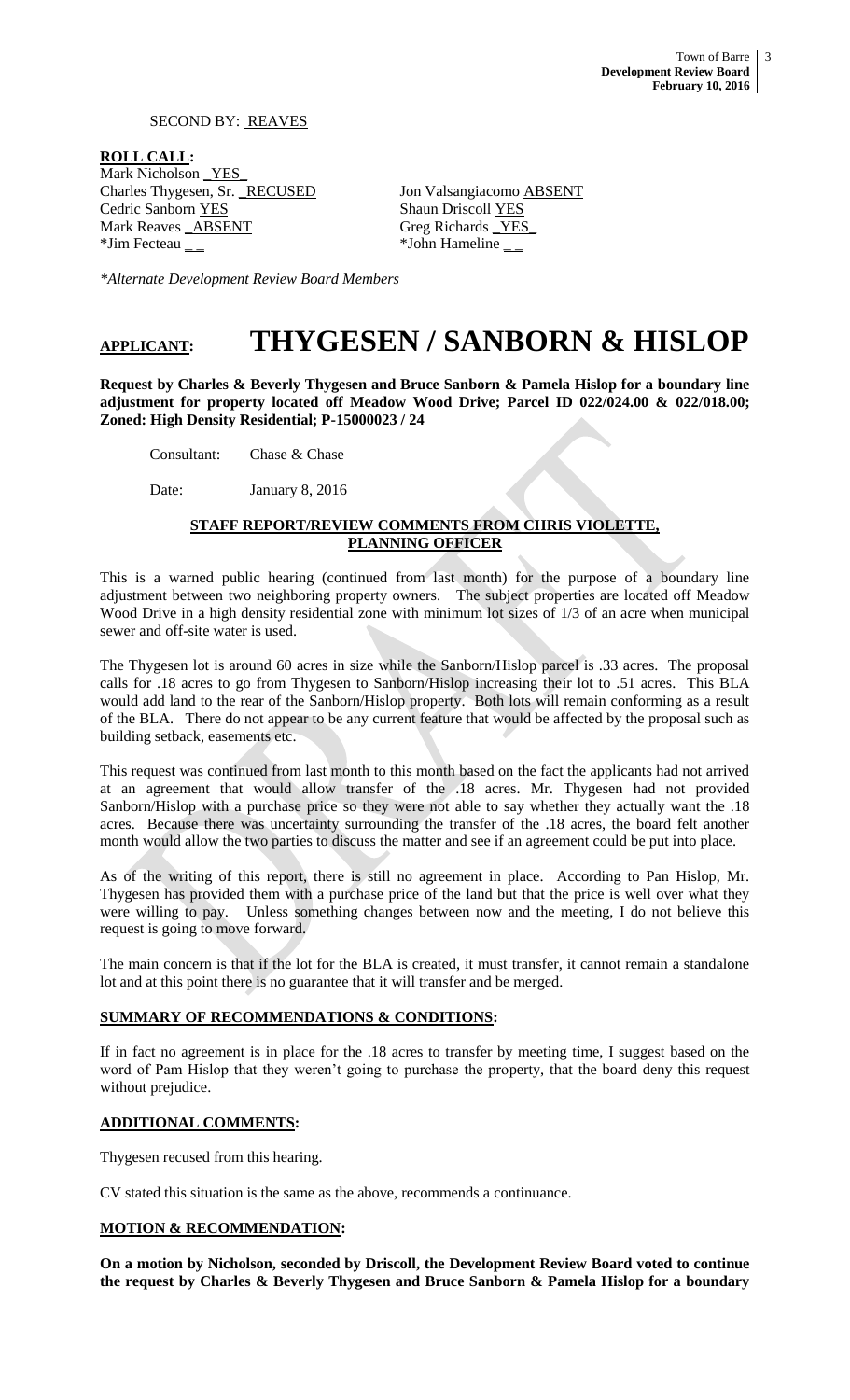**line adjustment for property located off Meadow Wood Drive until March 9, 2016; Parcel ID 022/024.00 & 022/018.00; Zoned: High Density Residential; P-15000023 / 24**

# **DISCUSSION:**

CONDITIONS Yes\_\_\_\_ No\_\_\_\_ MOTION BY: NICHOLSON SECOND BY: DRISCOLL

**ROLL CALL:** Mark Nicholson <u>YES</u> Charles Thygesen, Sr. RECUSED Jon Valsangiacomo ABSENT Cedric Sanborn YES Shaun Driscoll YES Mark Reaves **\_ABSENT** Greg Richards \_YES \*Jim Fecteau \_ \_ \*John Hameline \_ \_

*\*Alternate Development Review Board Members*

3) CONCEPTUAL REVIEW

# **H.** SITE PLAN REVIEW

1) PRELIMINARY REVIEW

2) WARNED PUBLIC HEARINGS

# **APPLICANT: ONE BRIDGE STREET**

**Request by One Bridge Street for major site plan review for the proposed construction of a 6000 sq. ft. commercial building with parking and erosion control on property located off Bridge Street; Parcel ID 030/027.00; Zoned: Highway Commercial; SP-15000005**

Consultant: Chase & Chase

Date: January 8, 2016

# **STAFF REPORT/REVIEW COMMENTS FROM CHRIS VIOLETTE, PLANNING OFFICER**

This is a warned public hearing (continued from last month) for the second of two required hearings for the review of a major site plan. The first hearing was held in December and moved to January for the second hearing. Generally the plan met with approval of the board with the biggest issue centered on ensuring a second access from the site. The applicant has met with VTrans to discuss an access out to South Barre Road (Rt. 14) and had a partial traffic study completed. However, as you can see below in the email from Mr. Olesky, the applicant is asking for another continuance to the March 9, 2016 meeting.

#### Hi Chris,

We've recently had an independent outfit complete a partial traffic study at AOT's request and are hopefully nearing a point where AOT can sign off on the ROW Work Permit. With that said, I doubt we'll have everything we need in hand prior to Feb.  $3<sup>rd</sup>$  to get on the DRB agenda for Feb.  $10<sup>th</sup>$ .

Could you please further continue us to the March agenda? We should be able to get you the revised plans and AOT's blessing by the end of February. If this is a problem, or you have any questions, please let me know.

**Jeffrey Olesky, P.E.** Wilson Consulting Engineers, PLC 2849 Cabot Rd., Cabot, VT 05647 Tel: (802) 472-3960 Cell: (802) 598-8081 Email: [jolesky@wce-co.com](mailto:jolesky@wce-co.com)

# **CV's SUMMARY OF RECOMMENDATIONS & CONDITIONS:**

With the applicant seeking a continuance, I recommend the board grant it to date certain March 9, 2016 DRB meeting.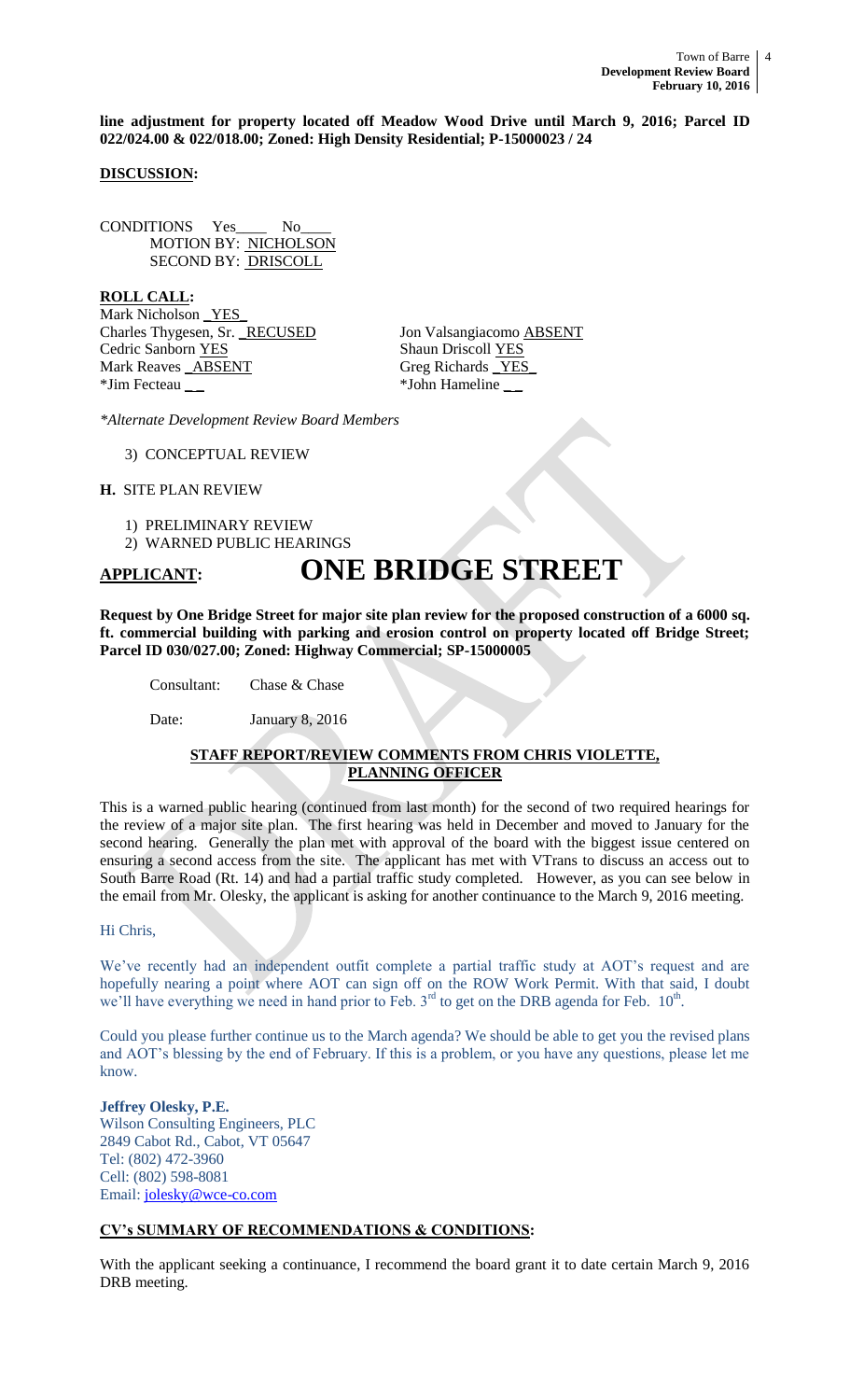# **ADDITIONAL COMMENTS:**

CV gave a brief update and recommends a continuance.

### **MOTION & RECOMMENDATION:**

*On a motion by Sanborn, seconded by Thygesen, the Development Review Board voted to continue the request by One Bridge Street for major site plan review for the proposed construction of a 6000 sq. ft. commercial building with parking and erosion control on property located off Bridge Street until March 9, 2016; Parcel ID 030/027.00; Zoned: Highway Commercial; SP-15000005*

### **DISCUSSION:**

CONDITIONS Yes\_\_\_\_ No\_\_\_\_ MOTION BY: SANBORN SECOND BY: THYGESEN

#### **ROLL CALL:**

Mark Nicholson \_YES\_ Cedric Sanborn YES Shaun Driscoll YES Mark Reaves **\_ABSENT** Greg Richards \_YES \*Jim Fecteau \_ \_ \*John Hameline \_ \_

Charles Thygesen, Sr. YES Jon Valsangiacomo **ABSENT** 

*\*Alternate Development Review Board Members*

# 3) CONCEPTUAL REVIEW

- **I.** CONDITIONAL USE REVIEW (WARNED PUBLIC HEARINGS)
- **J.** VARIANCES (WARNED PUBLIC HEARINGS)
- **K.** FLOOD HAZARD REVIEW
- **L.** APPEALS OF ZONING ADMINISTRATORS DECISIONS
- **M.** OTHER
- **N.** FOLLOW-UPS
- **O.** CORRESPONDENCE

STATE TOWN MISCELLANEOUS

- **P**. ROUNDTABLE
- **Q.** ADJOURN!

On a motion by Sanborn, seconded by Driscoll, the Development Review Board voted to adjourn the meeting of February 10, 2016 at 7:20 p.m.

\_\_\_\_\_\_\_\_\_\_\_\_\_\_\_\_\_\_\_\_\_\_\_\_\_\_\_\_\_\_\_\_\_\_\_\_\_\_\_\_\_\_\_\_\_\_\_\_\_ \_\_\_\_\_\_\_\_\_\_\_\_\_\_\_\_\_\_\_\_\_\_\_\_\_\_\_\_\_\_\_\_\_\_\_\_\_\_\_\_\_\_\_\_\_\_\_\_\_

Respectfully Submitted,

Heidi Bennett

Mark Nicholson, Chair

\_\_\_\_\_\_\_\_\_\_\_\_\_\_\_\_\_\_\_\_\_\_\_\_\_\_\_\_\_\_\_\_\_\_\_\_\_\_\_\_\_\_\_\_\_\_\_\_\_